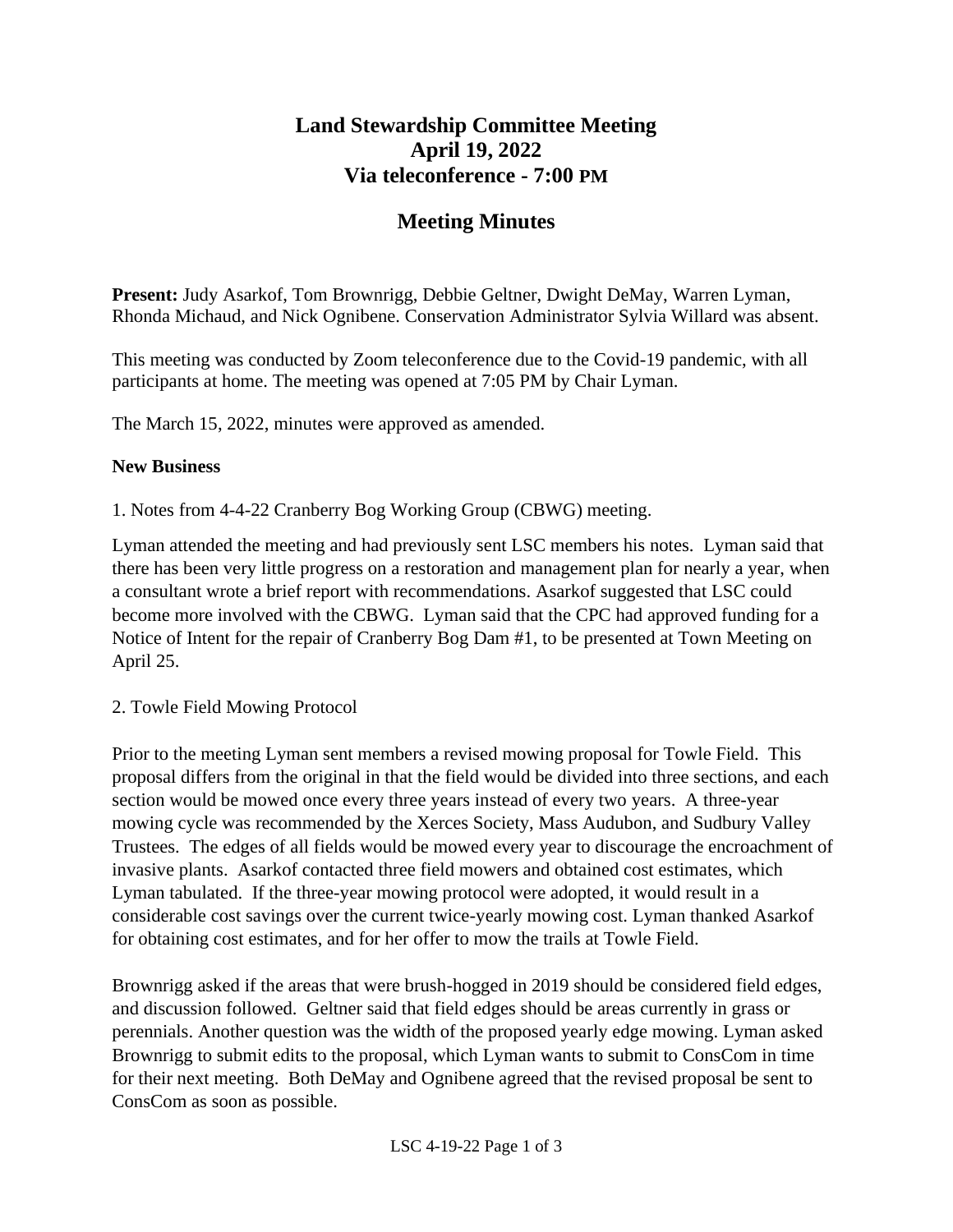## 3. Habitat Pollinator Project

Lyman said that LSC still lacks a focus on activities or projects it might undertake. He suggested reading the *Carlisle Mosquito* "EcoZone" columns for ideas. He will make a list of pollinator meadows in Lincoln and other nearby towns that LSC could visit this summer. Geltner noted that SuAsCo CISMA (Cooperative Invasive Species Management Area) is now including work with native pollinators and will send information. Asarkof mentioned that the Carlisle Garden Club will have a native plant sale, including plants from Walter Kittredge. She also mentioned that Kittredge might be interested in leading a walk at Towle Field to learn about native plants.

4. Review of Benfield Baseline Assessment

Lyman said that the document is nearly finished, and he would like to submit the report to ConsCom. He asked for any additional comments from people who had not responded earlier.

## 5. Towle Stone Wall Clearing: Report on April 2 & 9 work parties

Lyman said that Marc Wey and associates have cleared the stone wall bordering Westford St. all the way to the end near the parking lot. An extension of the clearing east of the mower entrance had been also approved by ConsCom.

6. Benfield Land bluebird nest box maintenance (and possible relocation of some boxes)

There are now 11 (and possibly 12) bluebird nest boxes in the vicinity of the new septic system. Brownrigg thinks that some of these should be relocated, but no decision has been made. Old nests from the previous year should be cleaned out prior to the nesting season. Lyman said that Benfield Farms housing has a maintenance contractor which might be able to do this and will contact Willard.

7. Purchase of new signs and related materials

Lyman said that only one firm responded to a request to manufacture new signs, and the estimated cost, plus posts and hardware, was approximately \$5000; this will be funded through an ARPA grant. He asked Geltner if she and Lyman could schedule a final negotiating session with the sign company, and Geltner agreed. The question of whether to include the purchase several handicapped parking signs was raised, but no decision was made.

8. Preparation for April Town Meeting on 4/25/22

Prior to the meeting Willard asked for LSC's support to request CPA funds in order to repair Cranberry Bog Dam #1. Michaud read the motion, and all voted in favor. At the time of the LSC meeting, no LSC members were planning to attend Town Meeting.